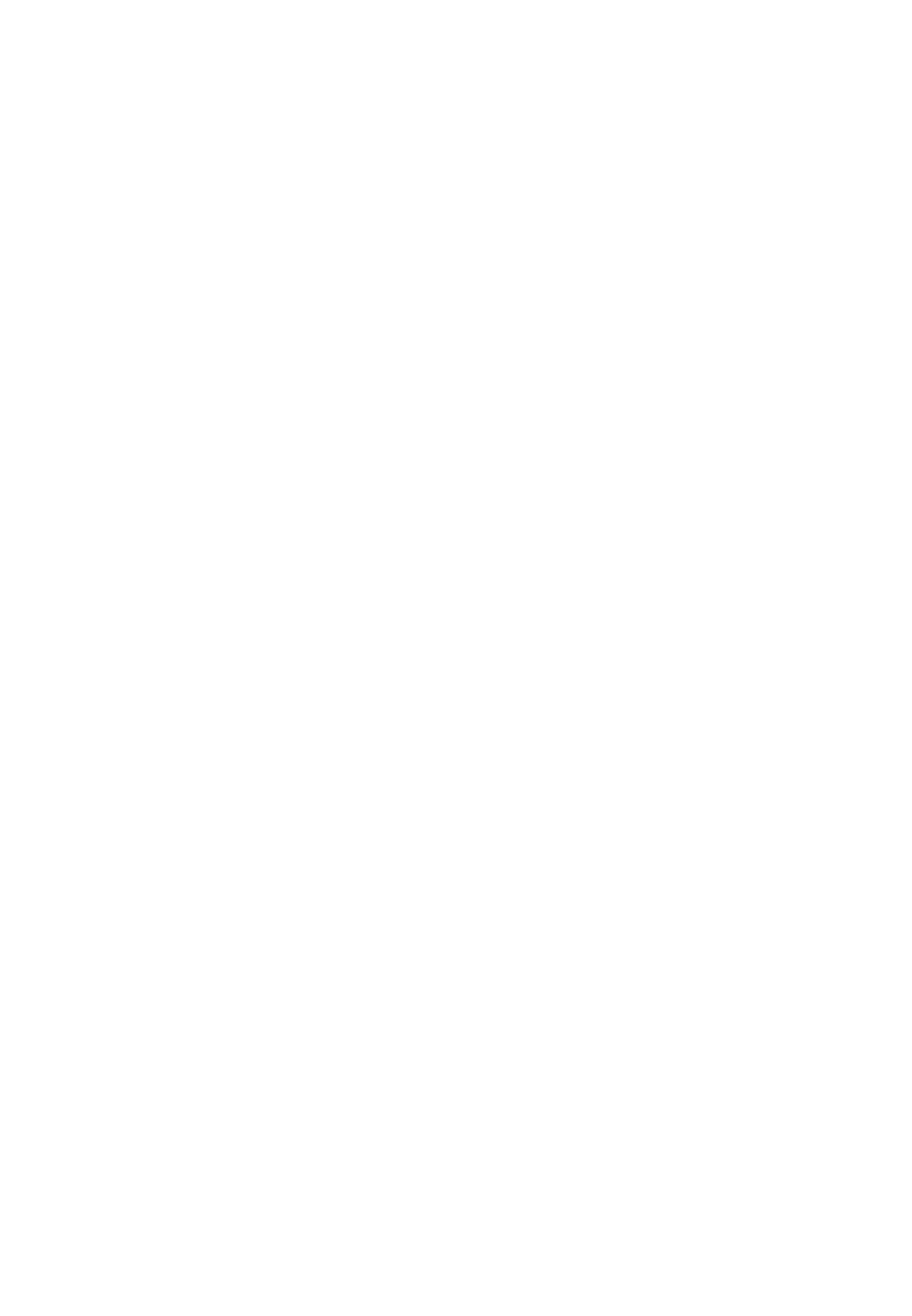# **1. Introduction**

One of the main tasks in the game development process is to create a game that will be engaging for a large number of players. This problem can be approached as an issue of scaling the game difficulty to match the needs of a certain player. This is the adjustment of the difficulty level that often decides whether the player is satisfied with a game and sticks to it (he or she can be bored with a too simple game or discouraged by a game which is too difficult).<sup>1</sup> My main goal in this paper is to explore this issue in various game genres. I am interested in difficulty as an indispensable game feature. I will discuss the idea of one coherent system of difficulty assessments which may cover different game genres. I will propose a categorization of games which is based on the game aspects linked strongly to the game difficulty.

When one thinks about designing video games, the traditional approach is to provide the possibility to select the level of difficulty (e.g. easy, medium, hard) before the play. However, it is not optimal in all cases, because there is no simple way that allows reducing the complex world of game to only one parameter, which would correspond to a level of difficulty. Additionally, this approach cannot cope with the diversity of player's skills and their unequal knowledge of the game's mechanics, different capability to learn and adapt to new situation over time (see Andrade, Ramalho, Gomes, Corruble, 2006). The new alternative is to use the Dynamic Difficulty Adjustment (DDA), which allows to create a game with dynamic changes of difficulty. Such a dynamic approach assures that

<sup>&</sup>lt;sup>1</sup> Csikszentmihalyi (1990) in his theory uses the term "flow" to describe the state of mind when a person is totally focused and committed to performing an action, and this action is done purely for pleasure. This state can be achieved by the player during the game. If the main goal of the game is controlled through different levels of the challenges, the player retains within the flow, thus avoiding boredom (no challenge), or frustration (challenge too difficult). In addition, this model shows that the difficulty of the task is directly related to the person who performs them. Flow theory suggests that players can maintain in the state of flow, if game is continuously and smoothly increasing the difficulty. But perhaps it is not enough for a player to enjoy the game. It is possible that sometimes the game should be a little more difficult and sometimes a little easier, and this irregularity leads to the real enjoyment (Falstein, 2005). Irregular increase of the difficulty makes it more likely for a player to experience both failure and success. Research show that winning without losing leads to dissatisfaction of the game (Juul, 2009).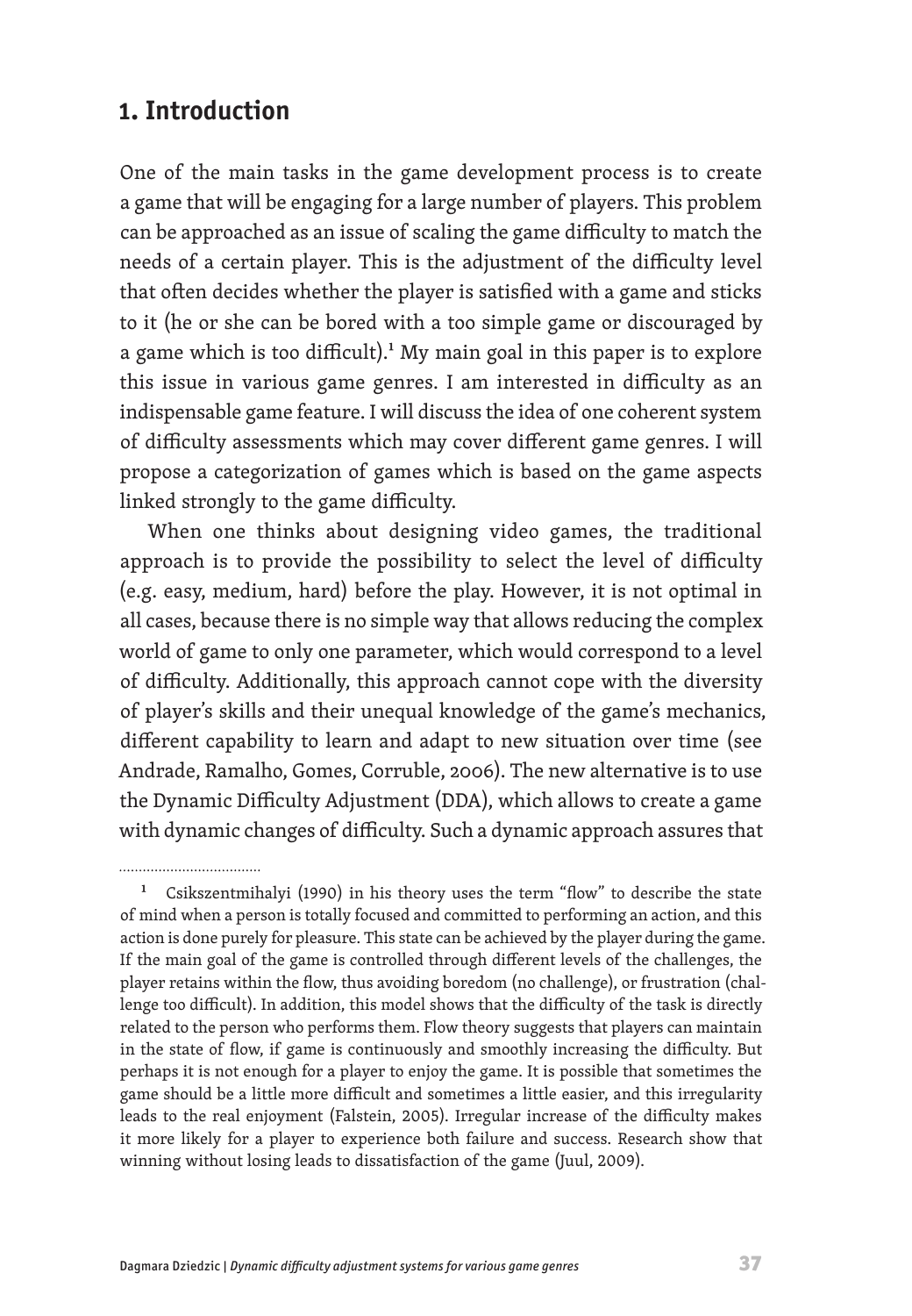the game is not too easy nor too hard, so the player does not feel bored or frustrated. DDA systems are usually automatically varying selected parameters of the game in such a way that at a given time, the overall game difficulty level is adjusted to the skills and expertise of an individual player. To work properly, DDA has to meet at least three conditions (Andrade et al., 2006, p. 3–4):

- identify and adapt to the player as fast as possible in the early stage of the game, because the initial performance of expert and novice players may differ significantly;
- react quickly on every change in progress or regress of the player's performance;
- adapt to the player in an unsuspicious manner, so the player is not aware of the outer intervention.

Creating a well-functioning DDA system is therefore not a trivial task. In the last decade, a number of proposals to implement such systems in different genres of games (from board games to FPS games) might be observed. However, the current state of research in this field and known technologies do not allow for the creation of complex DDA systems. They cover only certain basic elements of gameplay. For example, in the AAA games the overall difficulty of the game can be affected not only by pure gameplay, but also elements like the story or the player's decisions. At the moment, these type of game elements are not included in the study of DDA.<sup>2</sup> We are, however, able to successfully adjust the difficulty of the games which have a mathematical model, or games in which the issue of scaling the game difficulty can be reduced to modifying a few parameters. Although all DDA systems are designed to adapt difficulty to a certain player, the specific implementation may (and should) vary depending on the game genre. Moreover, the concept of difficulty can be understood in many ways. Also, the difficulty is a common criterion used by players themselves in order to choose a game.<sup>3</sup> This article is an

<sup>&</sup>lt;sup>2</sup> The current state of research on the DDA systems has been very well summarized in the Missura (2015) PhD thesis.

<sup>3</sup> Challenge, which is directly related to the difficulty of the game is often distinguished as one of the main factors of enjoyment in the game. Malone (1980) in his pioneering work on educational digital games for children identified four factors which can be used to motivate learning: challenge, fantasy, curiosity, and control. Sherry, Lucas, Greenberg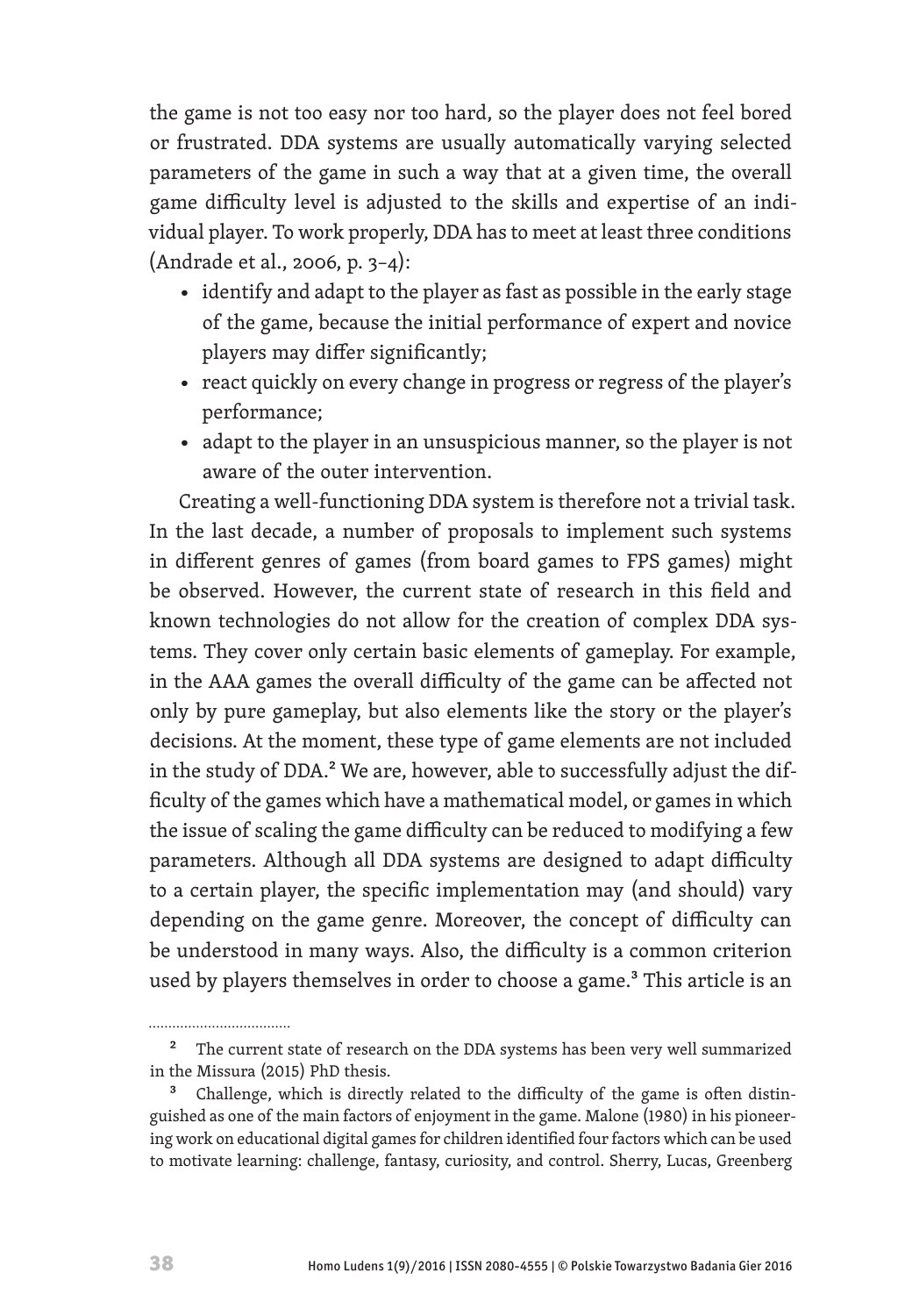attempt to systematize the understanding of the concept of difficulty and methods that allow for its evaluation in the existing DDA systems. In the following sections I will focus on the examination of specific DDA implementations for games of different genres. The aim of this analysis is to extract the main components that may be used to build the evaluation model of the game difficulty for the purpose of future DDA systems.

### **2. Selected dimensions of games**

There are many definitions of games, video games and the idea of playing in the literature. For decades different definitions were proposed by ludologists, game researchers and designers (see e.g. Huizinga, 1950; Salen, Zimmerman, 2003; Rogers, 2010). However, as indicated by Juul (2003), there are more similarities than differences between various definitions of games. A game can be defined as a system based on rules, which has variables and quantifiable outcomes, where players invest their effort to achieve intended results to which they are connected in some emotional way (Juul, 2003, p. 5). Such a definition covers a wide variety of game genres. It is difficult to answer the question whether and why certain game genres are more difficult than others (e.g. if it is generally more difficult to play an FPS game, or a board game than some other genre). In order to cope with this variety of games I will refer to the multidimensional typology proposed by Aarseth, Smedstad and Sunnanå (2003). This analysis will demonstrate the differences between evaluation function used in different genres of games. For this purpose, dimensions proposed in the original typology<sup>4</sup> were limited to three, which - in my

4 A multi-dimensional typology of games proposed by Aarseth et al. (2003) includes: 1) perspective: omni-present, vagrant; 2) topography: geometrical, topological; 3) environment: dynamic, static; 4) pace: realtime, turnbased; 5) representation: mimetic, arbitrary;

and Lachlan (2006) examined the reasons for playing video games and how those reasons relate to the preferences of the genre. Basing on analysis of focus groups and surveys they have identified six game uses and gratification dimensions: competition, challenge, social interaction, diversion, fantasy, and arousal. Quick, Atkinson and Lin (2012) executed a survey study which was used to develop the Gameplay Enjoyment Model (GEM), which aims to explain the overall enjoyment of the game. Authors distinguished main components of the GEM: challenge, companionship, competition, exploration, fantasy, and fidelity.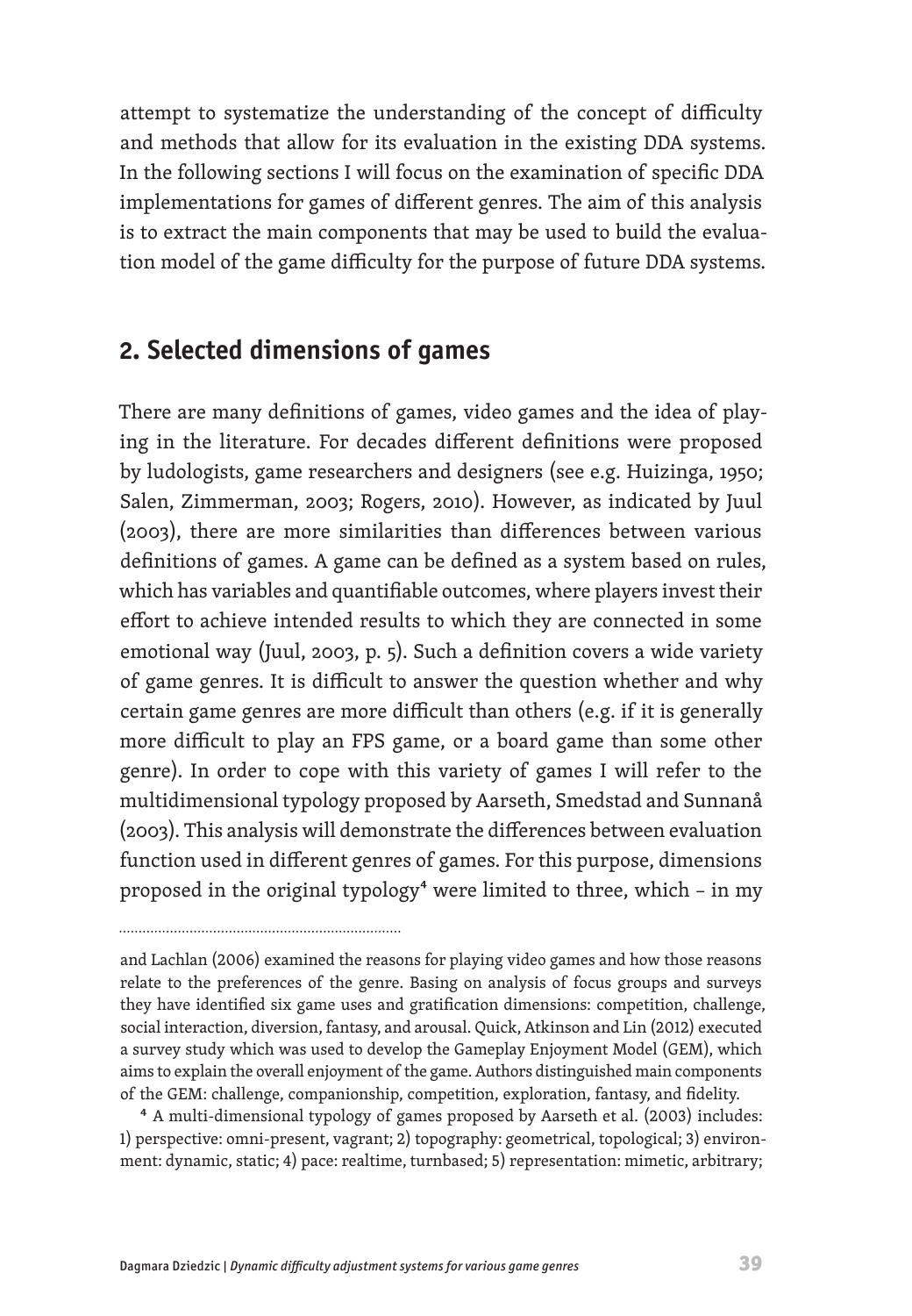opinion – have the biggest relevance to the problem of evaluating games' difficulty for DDA systems. It is worth noticing that currently there are no DDA systems which would cover all game genres. Thus, some of the dimensions from the classification proposed by Aarseth et al. (2003) do not differentiate between existing games using the DDA. My aim was to choose such dimensions (from those proposed in ibid.) that will not only help to systematize the knowledge about the DDA, but also facilitate the choice of a DDA type and the evaluation method for developers of such systems. The classification proposed in this article can be further extended with other dimensions (from the classification in ibid.), when DDA field develops sufficient tools that will allow to introduce DDA systems into other game genres. In what follows, the DDA systems will be classified according to the following dimensions:

- topography: geometrical vs. topological;
- pace: realtime vs. turnbased;
- mutability: static vs. powerups vs. experience-levelling.

The intuition behind the topography dimension is that the geometric topography allows for full freedom of movement in the game, while the topological one allows the player to move only on non-overlapping positions (ibid., p. 49–50). In the topological type of games (e.g. board games), the player is forced to choose a single move from a finite set of possible moves. What is more, the selected move should also be useful for achieving the intended goal in the game. On the other hand, in the geometrical games (e.g. FPS), a number of possible moves is unlimited.

The opposition introduced by the pace dimension is rather intuitive. When the game allows players to be active all the time and play at their own speed, regardless of the opponents' moves (if such exist), then the game can be classified as a realtime game (ibid., p. 51), whereas in turnbased games, players and their opponents play one after another, in turns (ibid., p. 50). In contrast to the realtime games, the turnbased ones give players time to rest and prepare before taking the next move.

<sup>6)</sup> teleology: finite, infinite; 7) player structure: singleplayer, twoplayer, multiplayer, single team, two team, multi team; 8) mutability: static, powerups, experience-levelling; 9) savability: non-saving, conditional, un-limited; 10) determinism: deterministic, nondeterministic; 11) topological rules: yes, no; 12) time-based rules: yes, no; 13) objectivebased rules: yes, no.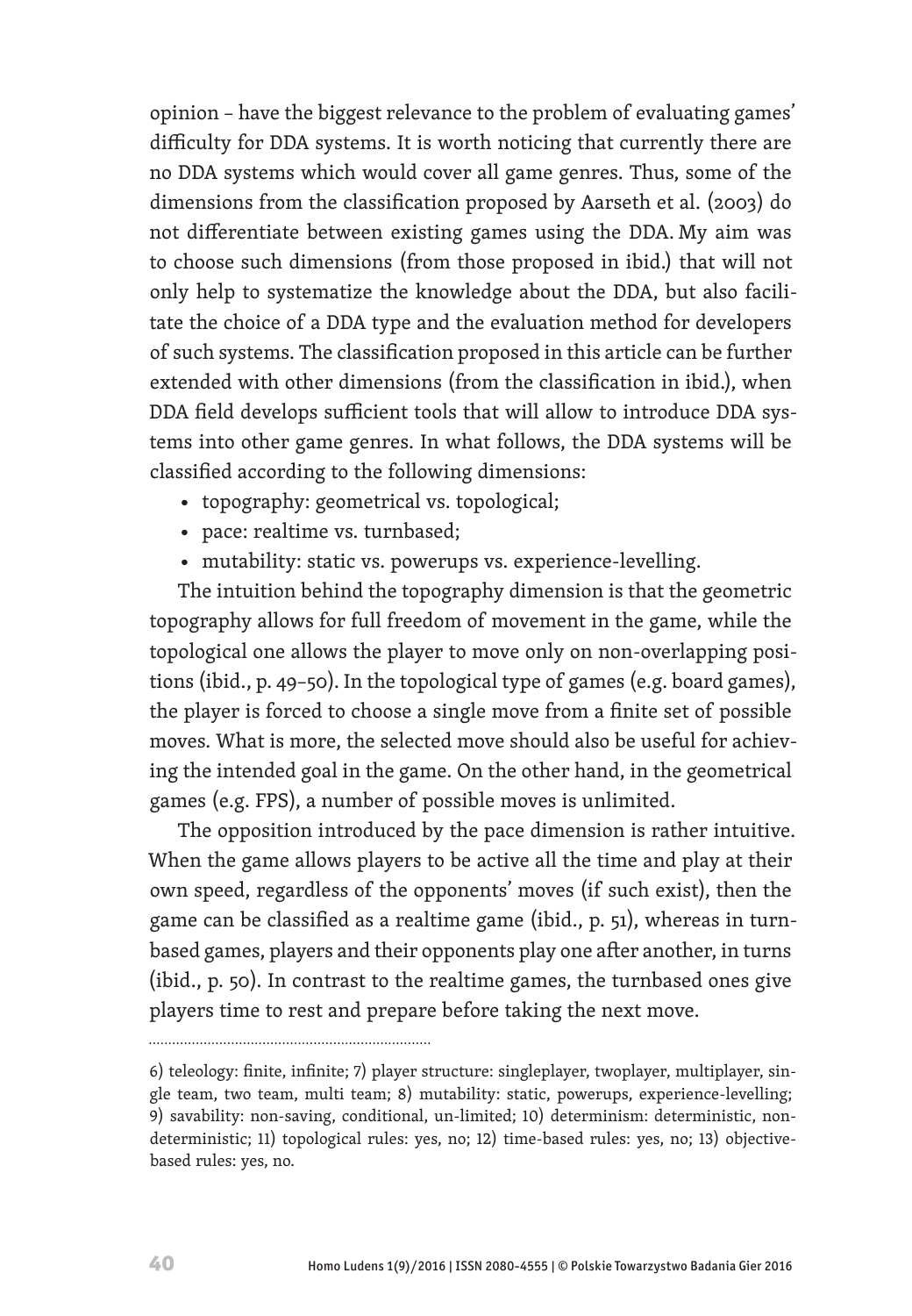The last discussed dimension (mutability) focuses on possible ways of influencing the player's behaviour by awarding her with various rewards (Aarseth et al., 2003, p. 52). Games in which there are no rewards are called static. In the second group of games, there are temporary rewards called powerups. In the last group, we find experience levelling games, where the change in the player's strength is permanent. Often, with an increasing number of opponents, also the player's equipment is improved. Thereby the game will not be too hard too soon and the perceived level of difficulty will be on a similar level through the whole game.

The summary of discussed dimensions (supplemented with examples of games) is presented in Table 1, with following labels:

- S = static games;
- $P = powerups$ ,
- XL = experience-levelling

**Table 1.** Game genres with examples of specific DDA's implementations classified to selected dimensions (adopted from Aarseth et al. [2003])

|      |           | Topography                |                                                         |
|------|-----------|---------------------------|---------------------------------------------------------|
|      |           | qeometrical               | topological                                             |
| Pace | realtime  | FPS, e.g. Hamlet (P)      | games with waves of enemies,<br>e.g. Tower Defence (XL) |
|      | turnbased | strategy, e.g. Worms (P)* | board games, e.g. chess (S),<br>Connect Four (S)        |

\* Although games that are both geometrical and turnbased are not popular, they do exist. One of the notable examples – indicated in the table – is called *Worms*. However, the game of this type with the implemented DDA system is not easy to be found, hence none of such games will be discussed in this article.

# **3. Topological and turnbased games**

Games that combine topological and turnbased features are mostly board games (here considered in their digitalized versions, see Table 1).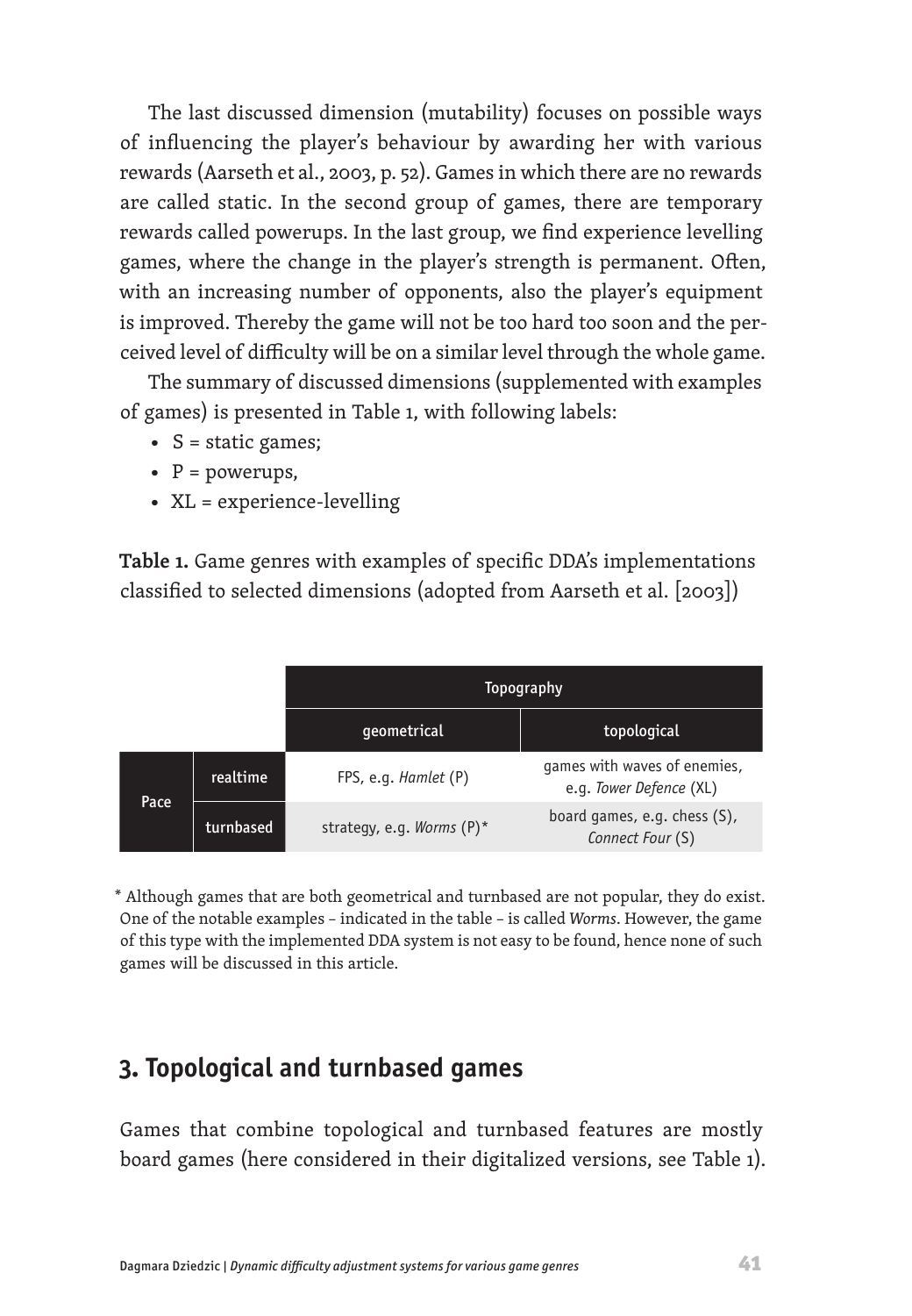Games of this type usually do not reward the player, thus they are classified as static ones. According to Missura and Gärtner (2008), the issue of the automatic adjustment of the difficulty in board games can be seen as a problem of interaction between the player and one (or more) agents in the game. In this approach, the natural assumption is that at any given moment the player and the agent have a set of available moves (strategies). Some of them are more effective than others. Knowing the ranking of available strategies, an agent can adapt its actions, so that they could be tuned, in terms of difficulty, to the performance level of the player.

#### **3.1.** *Connect Four*

It is a two-person board game in which players drop their stones onto one of seven columns on a 7 × 6 fields board. Each player has a different colour of stones and the winner is the player who is the first one to place four of his or her stones in a line (horizontally, vertically or diagonally). If neither of the players connects the four stones and there is no space left on the board, the game is a draw.

Missura and Gärtner (ibd.) proposed the DDA system for *Connect Four*, which is based on the ranking approach. According to the authors, the problem of adjusting the difficulty of the agent's moves can be reduced to the choice of the right strategy:

- winning (moves which lead to a win);
- neutral (moves which lead to a draw);
- losing (moves which lead to a loss).

The implementation of this approach was based on a popular algorithm known from the game theory – MiniMax, which searches through the game tree<sup>5</sup> in order to minimize the potential losses of the agent and maximize his chance to win (see Pinto, 2002). Winning strategies denote positive rating, while losing strategies – the negative one. In order to achieve a more diverse ranking, the authors used an additional measure, namely the number of steps the player has to make to win the game (Missura,

................................

<sup>&</sup>lt;sup>5</sup> When the game ends after a finite number of moves, you can use specific procedures to predict the results of the game. The game can be represented by the use of a tree: a structure consisting of nodes (possible positions of the pieces on the board that can be achieved after each move in the game) and lines connecting them (showing the sequence of actions taken by the players) (see Turocy, von Stengel, 2001).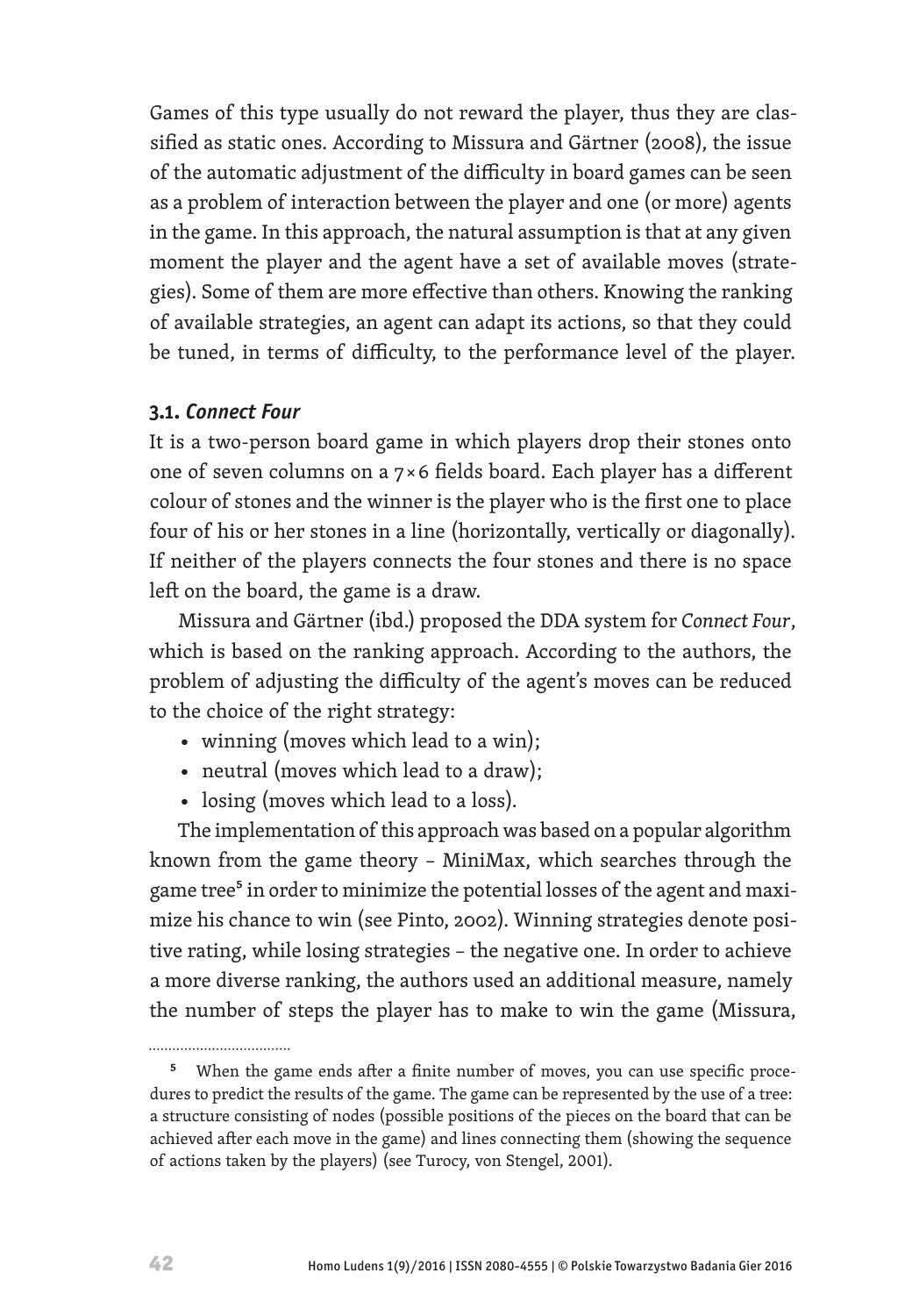Gärtner, 2008, p. 6). The game is therefore difficult when the player has to do a lot of moves to win, thereby causing the agent to perform more winning moves. The easy game occurs when the player takes many moves from the losing strategy, which affects the agent and makes him also take many losing moves. Adaptive MiniMax (AMM) algorithm proposed by Missura and Gärtner (ibid., p. 6 – 7) memorizes the history of player moves along with their evaluations. The algorithm uses the average performance of the player to adjust the level of performance of a game agent. The reported results show that AMM is successfully adapted to opponents (both other algorithms and players) (ibid., p. 8). However, the adaptive modification of the algorithm was designed to reduce MiniMax's efficiency when it is necessary, and that is the reason why AMM will never adapt to opponents playing better than plain MiniMax.

#### **3.2. Chess**

Another game which may be classified as both topological and turnbased is a popular two-person game, chess. With reference to it Guid and Bratko (2013) proposed their own measure of difficulty, which they called the difficulty score. Just as Misura and Gärtner (2008), they claim that the difficulty of the game depends on the depth of the game tree. However, in their approach they did not analyse the performance of the player, but the difficulty of the problem, in this case: the arrangement of pieces on the chessboard. The measure of difficulty score is based on the following assumptions (Guid, Bratko 2013, p. 861):

- a difficult problem is the one that requires many steps to resolve it (the solution is hidden in deep layers of a game tree);
- the problem will be more difficult if the available solutions are far away from each other in the game tree.

The difficulty score was developed by the use of mathematical methods only, but in order to evaluate it, the authors compared the correlation between this measure and errors in the moves made by very strong players. The assumption behind this comparison is that people will make more mistakes in case of a more difficult problem. The results showed that the difficulty score is an effective measure of difficulty for people in case of chess problems (ibid., p. 862–863). However, as the authors noted in their further studies, the algorithm based on the difficulty score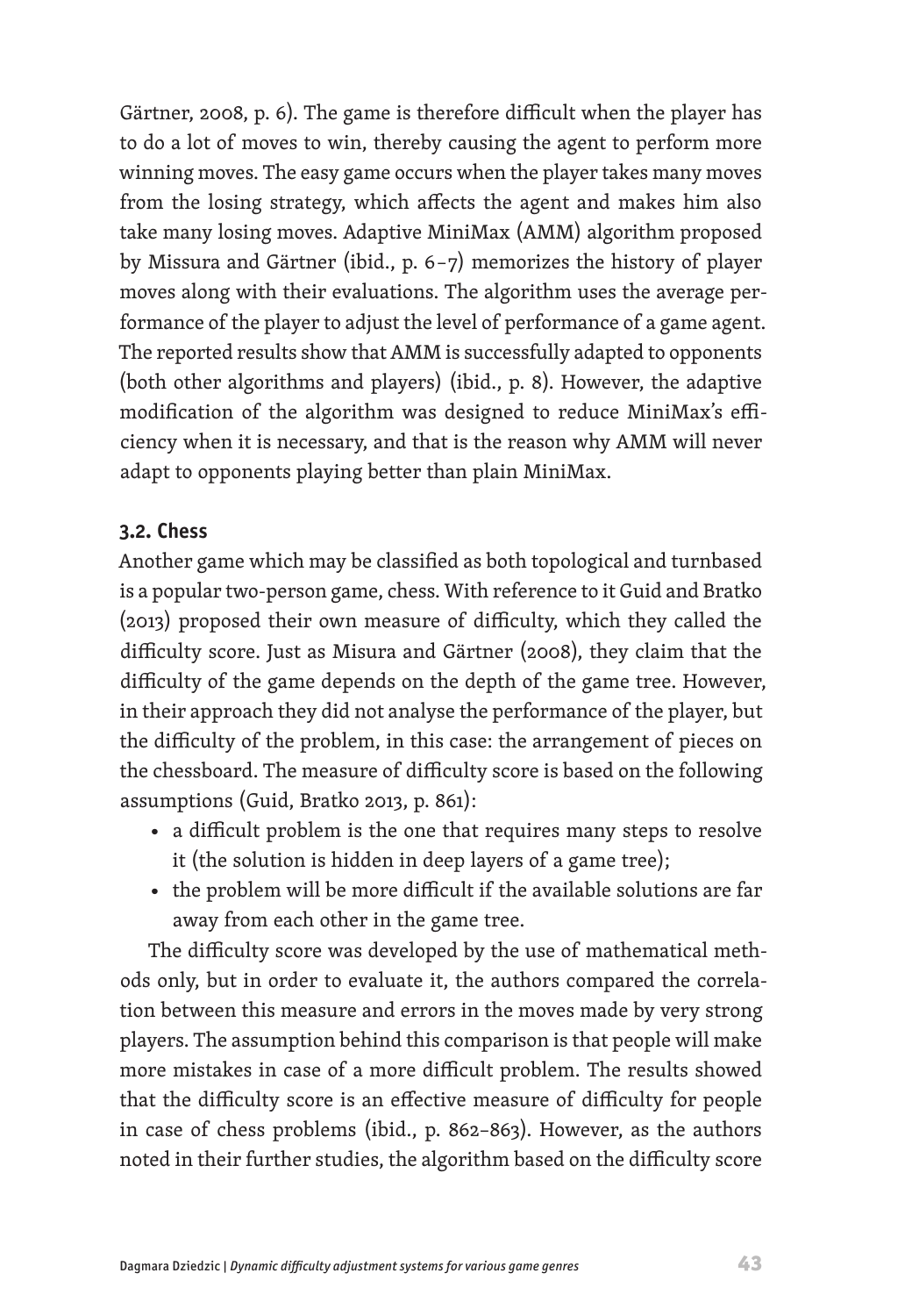was not able to deal with tactical problems very well, because it tends to choose a solution very quickly, on the shallowest layers of the game tree (Hristova, Guid, Bratko, 2014, p. 729). One more remark is in order here: the algorithm does not distinguish between different difficulty issues, while people have no problems with doing so.

# **4. Topological and realtime games**

In games that are both topological and realtime, players' moves are limited to the predefined fields, but are not bound to any turns (see Table 1). Players may take an action whenever they want, and the effects are visible immediately. The number of player's possible moves is very high and it is not possible to determine a simple function that would evaluate the player's performance. It is necessary to create custom measures in order to help evaluate the difficulty of the game (e.g. points).

#### *Tower Defence*

*Tower Defence* is an RTS game in which the main goal of the player is to stop waves of enemies by placing obstacles on their way to the tower. Sutoyo, Winata, Oliviani and Supriyadi (2015) created a *Tower Defence* game with the DDA system based on a player's performance. The system evaluates the strategies of the player and if they turn out to be bad, then the system reduces the difficulty of the game. On the other hand, when the player uses a good (effective) strategy, the system increases the difficulty of the game, so it remains challenging for him or her. The DDA system proposed by the authors is based on three main parameters, which increase or decrease the difficulty of the game. These parameters are (ibid., p. 437–438):

- the number of player's lives of the player;
- health of opponents;
- passive skills (skill points).

Based on the above parameters, the game is scaled after each wave (level) is completed by the player. If the number of player's lives decrease, it means that the player is not using the optimal strategy, hence the game in the next wave will be easier. When the player retains all his lives, the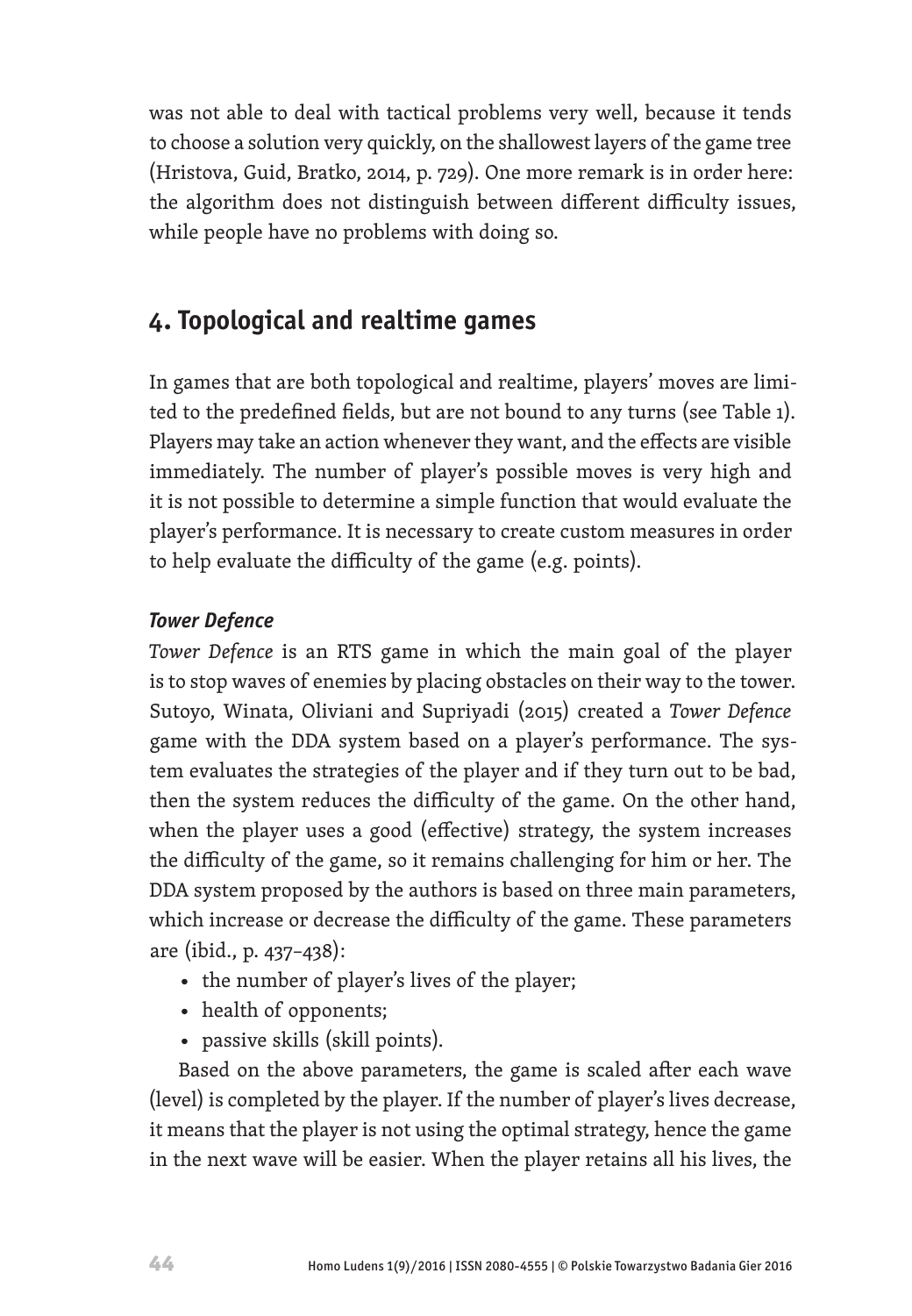game will increase its difficulty. The DDA also checks the health levels of the opponents. If the total opponents' health exceeds the fixed threshold of 50% it means that the player does not have enough towers or he / she puts them in the wrong positions (his/her strategy is bad). If so, the game will be easier in the next level. The number of opponents, their strength and the number of gold (rewards) the player receives depends also on the passive skills (offensive, defensive and supporting), which can be increased by the player as the game progresses. Changes in the passive skills are permanent, that is why the game was classified as experience levelling (see Table 1). We can speak about a difficult game of this type on the example of *Tower Defence* game, when a player has very few life points, his or her opponents spawn often and they have a lot of health, and additionally the player gets insufficient amount of gold (rewards). It is noteworthy that the DDA system proposed by the authors does not analyse the problem that the player has to solve, but the system focuses on the player's performance and uses it to scale the game.

### **5. Geometrical and realtime games**

Games that are geometrical and paced in a realtime are the ones in which players can perform their moves at any time during the game, and the number of possible moves is unlimited (see Table 1). The FPS games may serve as a good example here. Just as in the case of games described in section 4, due to the inability to make one simple function that would evaluate the performance of the player, it is necessary to create a custom metrics to help evaluate the difficulty of the game.

#### **Hamlet**

FPS are action games in which the gameplay is seen from the first-person perspective and the main game mechanics is focused on shooting at the enemies. Hunicke and Chapman (2004) developed the DDA system for the FPS game and called their approach the probabilistic technique. The technique is based on the player's performance and estimates the difficulty of the obstacles. The authors created the Hamlet system, which is the set of libraries embedded into the Half Life engine. The aim of the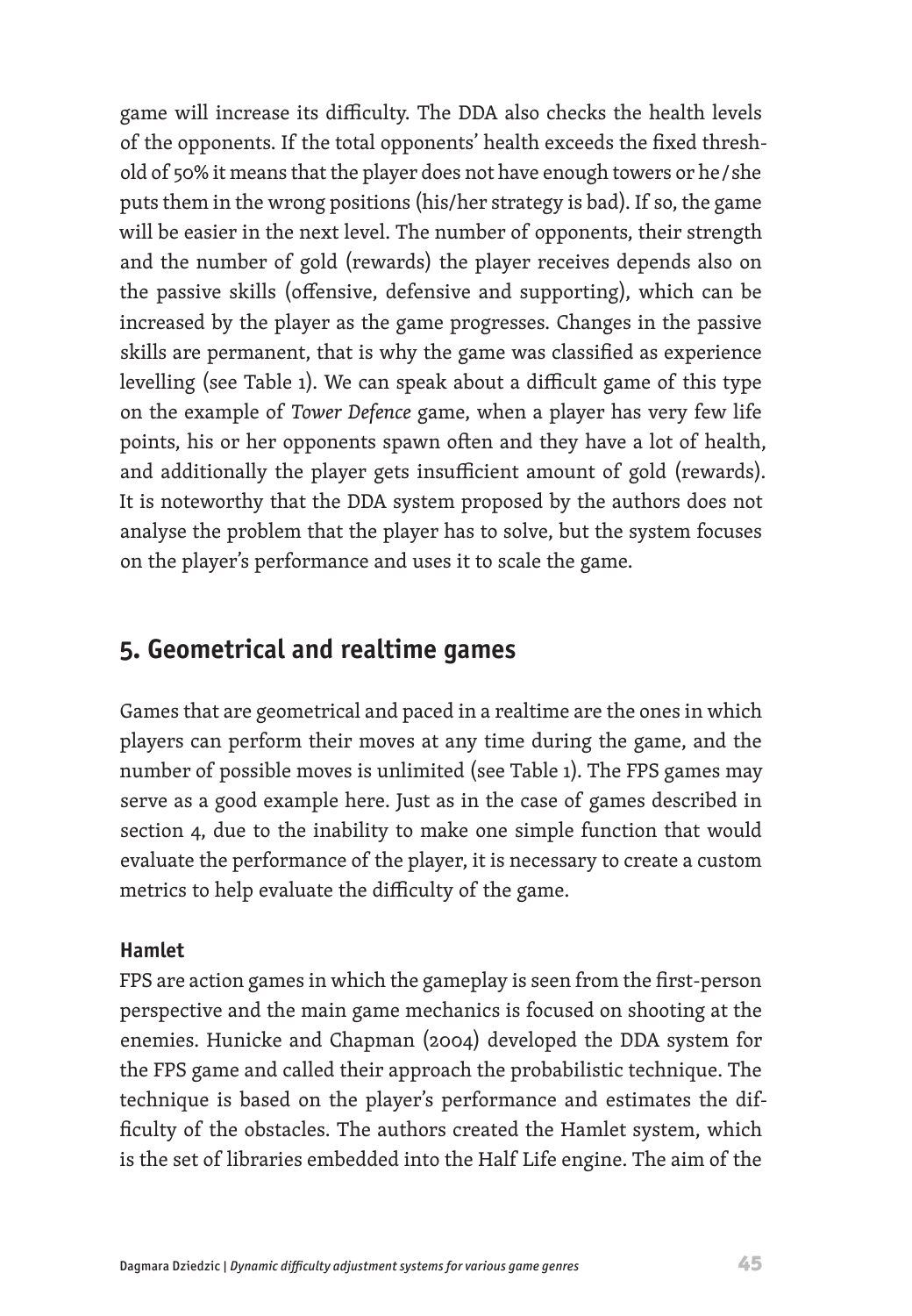Hamlet system is to monitor the current state of the game and adjust the game difficulty if it is necessary. The system intervenes when it detects that the player begins to lose. To estimate the player's performance the system uses techniques drawn from the inventory theory (ibid., 2004, p. 91). Hamlet regulates the overall difficulty of the game based on the analysis of the supply and demand of the game inventory. The mechanics controlling supply places more health packs, ammo or weapons (Hunicke, 2005, p. 431). Due to the fact that in the FPS games players can find items that provide a temporary boost on the battlefield, this game type can be classified as a powerups type (see Table 1). The mechanics controlling the demand makes an intervention by manipulating the number and classes of enemies, and the strength of their attack (ibid.). The game is considered difficult if the player has not enough life points, ammunition, and his enemies are strong and spawn at short intervals. Just like in the *Tower Defence* described in the section 4.1, due to a large number of variables in the game the DDA system does not analyse the player's moves, but it uses a custom measure to evaluate his performance. But in contrast to *Tower Defence*, due to the nature of the FPS game, estimation of the player performance must take place all the time during the game, and not after each completed level. Therefore, authors also focused on the problem of intervention, which should be unnoticeable for the player (Hunicke, Chapman, 2004, p. 92). The purpose of this approach is to make the game interesting and constantly challenging for the player.

### **6. Summary**

The functionality that enables automatic game difficulty scaling is important for many reasons. The adjusted game is meant to reach more players because it will suit the expectations of both experts and novices (it will not be boring or frustrating). In addition, games with the DDA systems can be used more successfully in other areas (e.g. for rehabilitation – see Goetschalckx, Missura, Hoey, Gärtner, 2010). Creating a well-functioning DDA system is not a trivial task. Perhaps the reason is that the concept of difficulty may be understood differently in different genres of games. In this paper, I suggested games' categorization based on those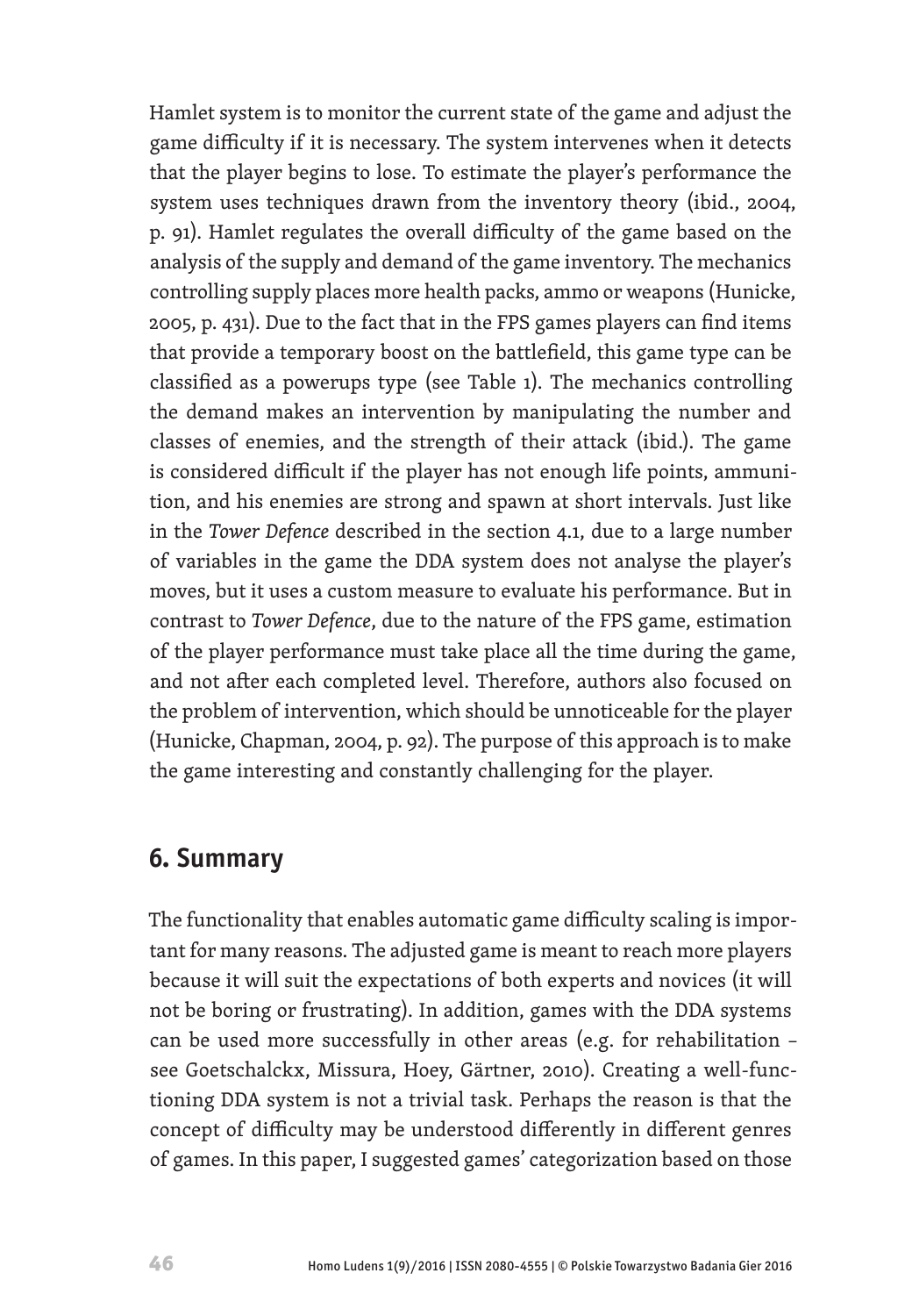dimensions of games which are strongly associated with their difficulty. Such a classification may be helpful for developers when it comes to the design of choices for the DDA system. The proposed classification shows which dimensions of the game should be examined when creating such systems. Dimensions adapted from Aarseth et al. (2003) proved to be useful in showing the difference between the foundations of the DDA systems, which vary depending on the particular genre. In the board games (topological and turnbased), one may create a complete game tree. Additionally, the gameplay of this type of games is divided into small units of time. The complexity of the game can be predetermined by taking these two factors into account. It is also known if the player performs the winning or losing moves and how many moves he or she has to make to win. In the topological and realtime games it is not possible to create a complete game tree due to a large number of moves a player may make. It is therefore necessary to introduce an additional metrics to help evaluate the difficulty of the game (e.g. points). In games with waves of enemies, there are specific units of time, which constitute natural points of player's evaluation. In the last group of games discussed, FPS (realtime and geometrical games), it is not possible to create a game tree either, and, what is more, the gameplay is not divided into specific units of time. It is necessary not only to create additional measures that help estimate the difficulty of the game, but also to perform evaluation of the player on the fly, during the game. In this field, the dynamics of the adjustments is crucial. Additionally, the difficulty has to be adjusted so that the player is not aware of it. In these genres of games, in which there is no possibility to create the game tree, it is necessary to shift the analysis from terms of the game theory to the focus on players' performance in the game.

### **Acknowledgment**

The author would like to thank Paweł Łupkowski and the anonymous reviewers for their helpful remarks and comments on a draft of this article and Wojciech Włodarczyk for his feedback in the field of computer science.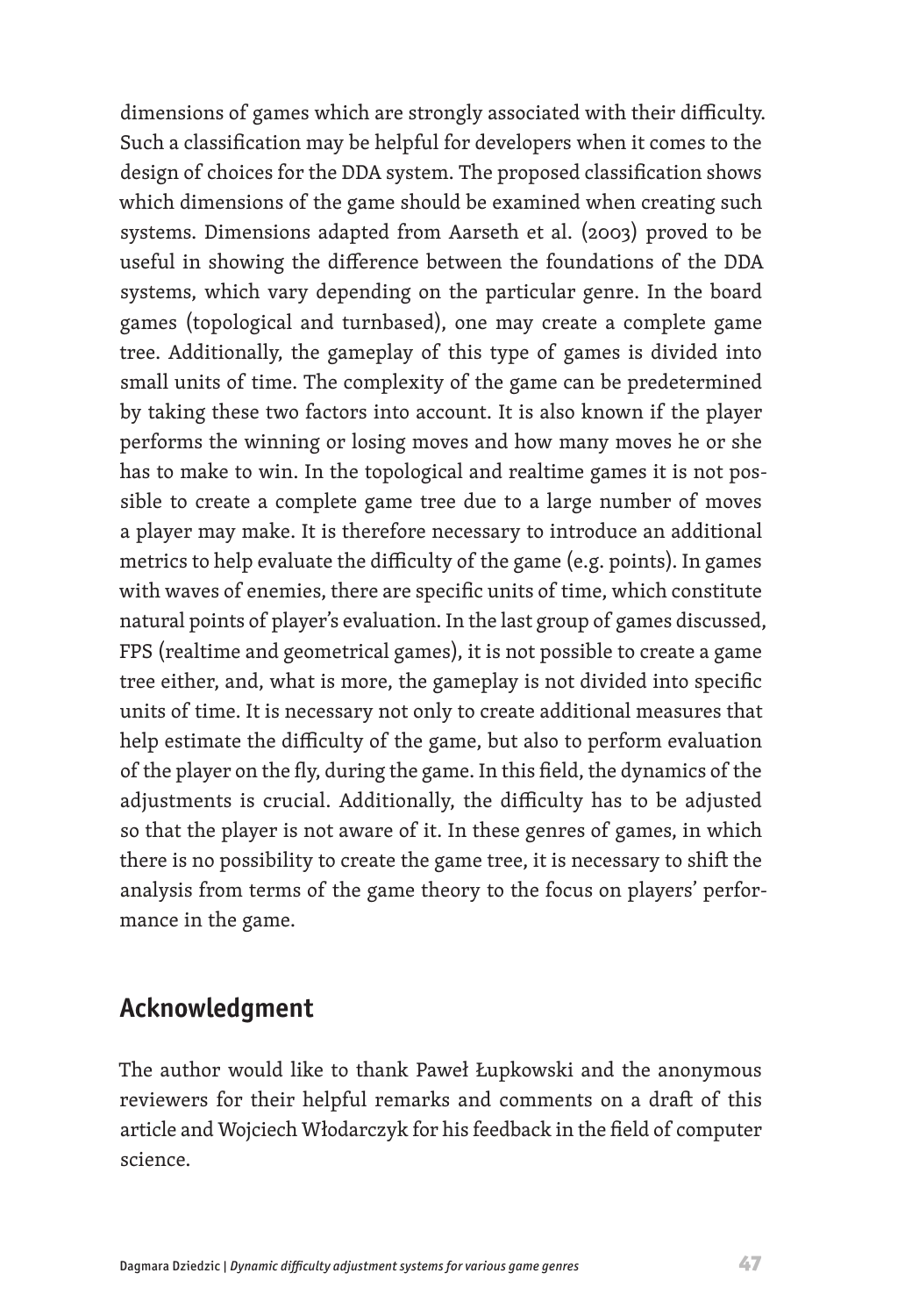# **References**

- Aarseth, E., Smedstad, S. M., Sunnanå, L. (2003). A multi-dimensional typology of games. In: M. Copier, J. Raessens (eds.), *Level Up: Digital Games Research Conference Proceedings, 4–6 November 2003, Utrecht University* (p. 48–53). Utrecht: Utrecht University.
- Andrade, G., Ramalho, G., Gomes, A. S., Corruble, V. (2006). Dynamic Game Balancing: An Evaluation of User Satisfaction. In: J. Laird, J. Schaeffer (eds.), *Proceedings of the Second Artificial Intelligence and Interactive Digital Entertainment Conference* (p. 3–8). Menlo Park, California: AAAI Press. Online: <http://www.aaai.org/Papers/AIIDE/2006/AIIDE06-005.pdf>. Access date: 7 November 2016.
- Csikszentmihalyi, M. (1990). *Flow: The Psychology of Optimal Experience*. New York: Harper and Row.
- Falstein, N. (2005). Understanding Fun The Theory Of Natural Funtivity. In: S. Rabin (ed.), *Introduction to Game Development* (p. 71–97). Hingham, Massachusetts: Charles River Media. Online: <http://ocw.metu.edu.tr/ mod/resource/view.php?id=1312>. Access date: 8 November 2016.
- Goetschalckx, R., Missura, O., Hoey, J., Gärtner, T. (2010). Games with Dynamic Difficulty Adjustment using POMDPs. Online: <http:// cs.uwaterloo.ca/~jhoey/papers/goetschalckx\_mlg.pdf>. Access date: 7 November 2016.
- Guid, M., Bratko, I. (2013). Search-Based Estimation of Problem Difficulty for Humans. In: H. C. Lane, K.Yacef, J. Mostow, P. Pavlik (eds.), *Artificial Intelligence in Education. 16th International Conference, AIED 2013, Memphis, TN, USA, July 9–13, 2013. Proceedings* (p. 860–863). Springer. Online: <http://ailab.si/matej/doc/Search-Based\_Estimation\_of\_Problem\_Difficulty.pdf>. Access date: 8 November 2016.
- Huizinga, J. (1950). *Homo Ludens: A Study of the Play Element in Culture*. Boston: Beacon Press.
- Hristova, D., Guid, M., Bratko, I. (2014). Assessing the Difficulty of Chess Tactical Problems. *International Journal on Advances in Intelligent Systems*, *7*(3/4), 728–738. Online: <http://ailab.si/matej/doc/Assessing\_the\_Difficulty\_of\_Chess\_Tactical\_Problems.pdf>. Access date: 8 November 2016.
- Hunicke, R., Chapman, V. (2004). AI for Dynamic Difficulty Adjustment in Games. In: D. Fu, S.Henke, J.Orkin (eds.), *Challenges in Game Artificial*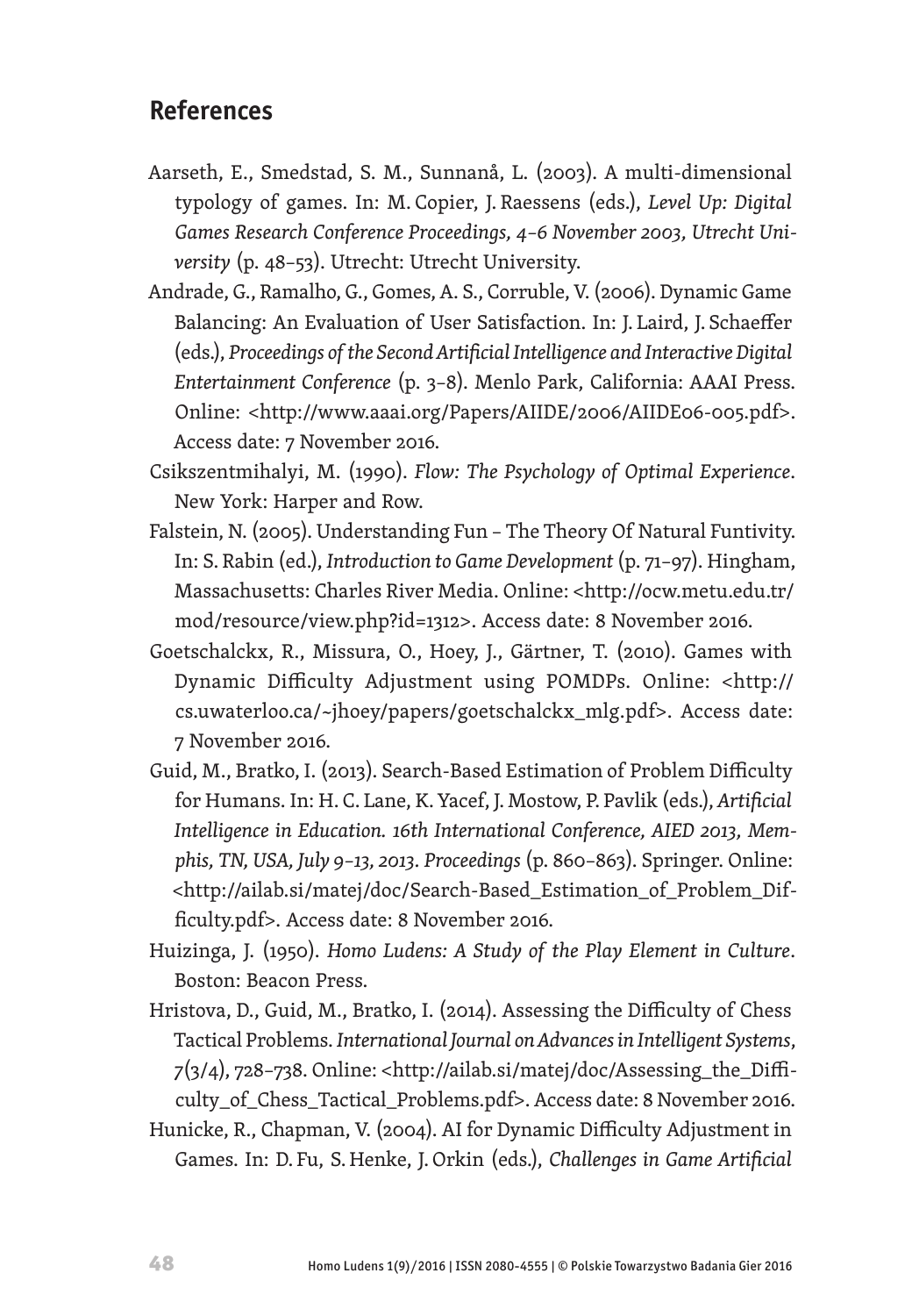*Intelligence: Papers from the AAAI Workshop* (p. 91–96). Menlo Park, California: AAAI Press. Online: <http://www.cs.northwestern.edu/~hunicke/ pubs/Hamlet.pdf>. Access date: 8 November 2016.

- Hunicke, R. (2005). The Case for Dynamic Difficulty Adjustment in Games. In: N. Lee (ed.), *Proceedings of the 2005 ACM SIGCHI International Conference on Advances in Computer Entertainment Technology: Valencia, Spain, June 15–17* (p. 429–433). New York: ACM Press.
- Juul, J. (2009). Fear of Failing? The Many Meanings of Difficulty in Video Games. In: M. J. P.Wolf, B. Perron (eds.), *The Video Game Theory Reader 2* (p. 237–252). New York: Routledge. Online: <http://www.jesperjuul.net/ text/fearoffailing>. Access date: 8 November 2016.
- Juul, J. (2003). The Game, the Player, the World: Looking for a Heart of Gameness. In: M. Copier, J. Raessens (eds.), *Level Up: Digital Games Research Conference Proceedings, 4–6 November 2003, Utrecht University* (p. 30–45). Utrecht: Utrecht University. Online: <http://www.jesperjuul. net/text/gameplayerworld>. Access date: 8 November 2016.
- Malone, T. W. (1980). *What Make Things Fun to Learn? A Study of Intrinsically Motivating Computer Games*. Palo Alto, California: XeroX Research Center.
- Missura, O. (2015). *Dynamic Difficulty Adjustment*. Bonn: unpublished PhD thesis. Online: [<http://hss.ulb.uni-bonn.de/2015/4144/4144.pdf>](http://hss.ulb.uni-bonn.de/2015/4144/4144.pdf). Access date: 22 May 2016.
- Missura, O., Gärtner, T. (2008). Online Adaptive Agent for "Connect Four". In: M. Zhou (ed.), *Proceedings of the 4th International Conference on Games Research and Development CyberGames 2008: Beijing, China, 27–30 October 2008* (p. 1–8). Beijing: Tsinghua University Press. Online: <http://citeseerx.ist.psu.edu/viewdoc/download?doi=10.1.1.478.3766&r ep=rep1&type=pdf>. Access date: 8 November 2016.
- Pinto, P. (28 July 2002). *Introducing the Min-Max Algorithm*. Online: [<http://](http://www.progtools.org/games/tutorials/ai_contest/minmax_contest.pdf) [www.progtools.org/games/tutorials/ai\\_contest/minmax\\_contest.pdf](http://www.progtools.org/games/tutorials/ai_contest/minmax_contest.pdf)>. Access date: 9 December 2015.
- Quick, J. M., Atkinson, R. K., Lin, L. (2012). The Gameplay Enjoyment Model. *International Journal of Gaming and Computer-Mediated Simulations*, *4*(4), 64–80. Online: <http://angle.lab.asu.edu/site/wp-content/ uploads/2013/03/QuickAtkinsonLin\_2012\_IJGCMS\_GEM.pdf>. Access date: 8 November 2016.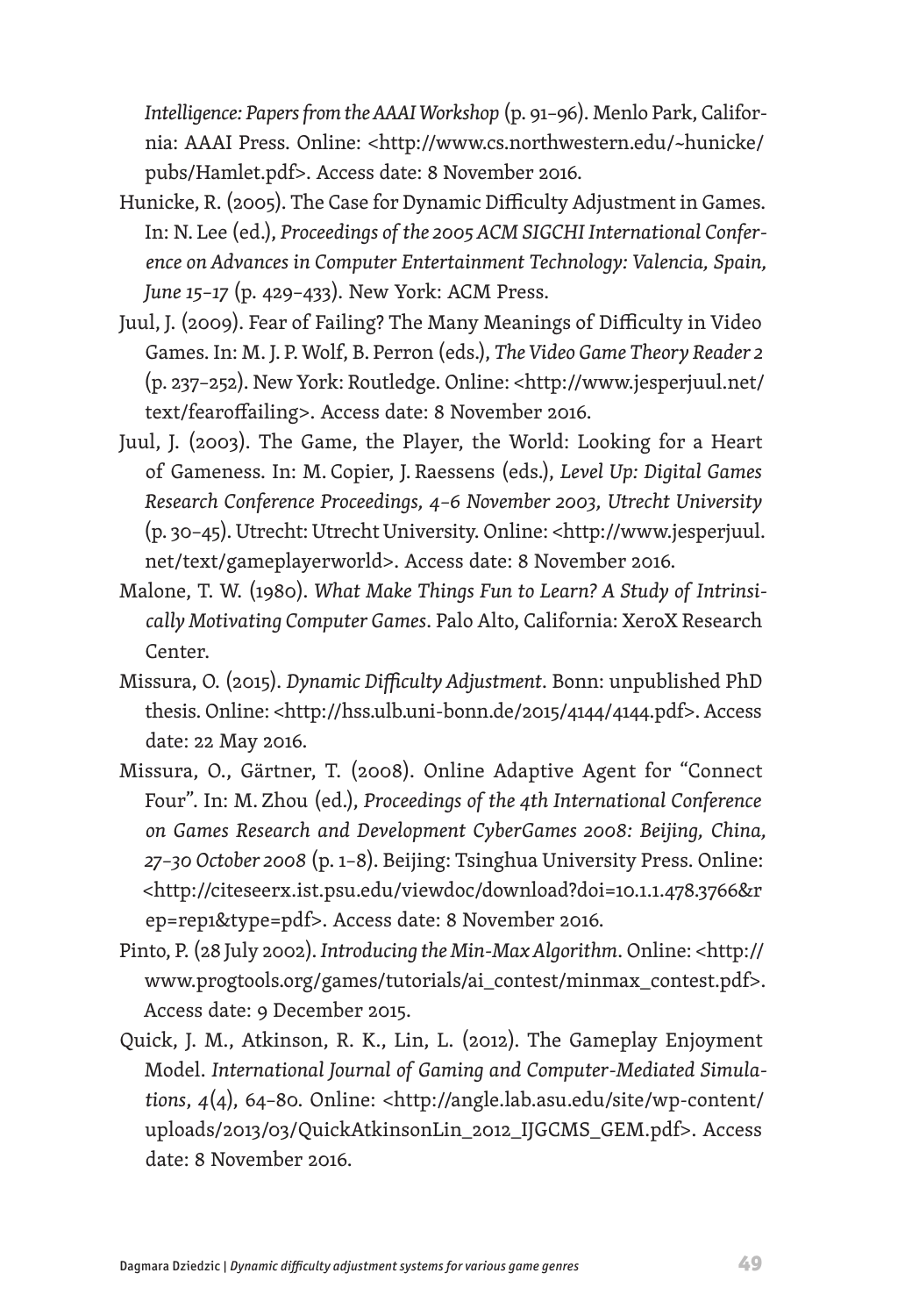- Rogers, S. (2010). *Level Up!: The Guide to Great Video Game Design*. Chichester: Wiley.
- Salen, K., Zimmerman, E. (2003). Rules of Play: Game Design Fundamentals. Cambridge: MIT Press.
- Sherry, J. L., Lucas, K., Greenberg, B. S., Lachlan, K. (2006). Video Game Uses and Gratifications as Predictors of Use and Game Preference. In: P.Vorderer, J. Bryant (eds.), *Playing Computer Games: Motives, Responses, and Consequences* (p. 213–224). Mahwah, New Jersey: Lawrence Erlbaum Associates. Online: <http://icagames.comm.msu.edu/vgu%26g. pdf>. Access date: 8 November 2016.
- Sutoyo, R., Winata, D., Oliviani, K., Supriyadi, D. M. (2015). Dynamic Difficulty Adjustment in Tower Defence. *Procedia Computer Science*, *59*(1), 435–444. Online: <http://www.sciencedirect.com/science/article/pii/ S187705091502092X>. Access date: 8 November 2016.
- Turocy, T. L., von Stengel, B. (8 October 2001). *Game Theory*. Online: <http://www.cdam.lse.ac.uk/Reports/Files/cdam-2001-09.pdf>. Access date: 8 November 2016.